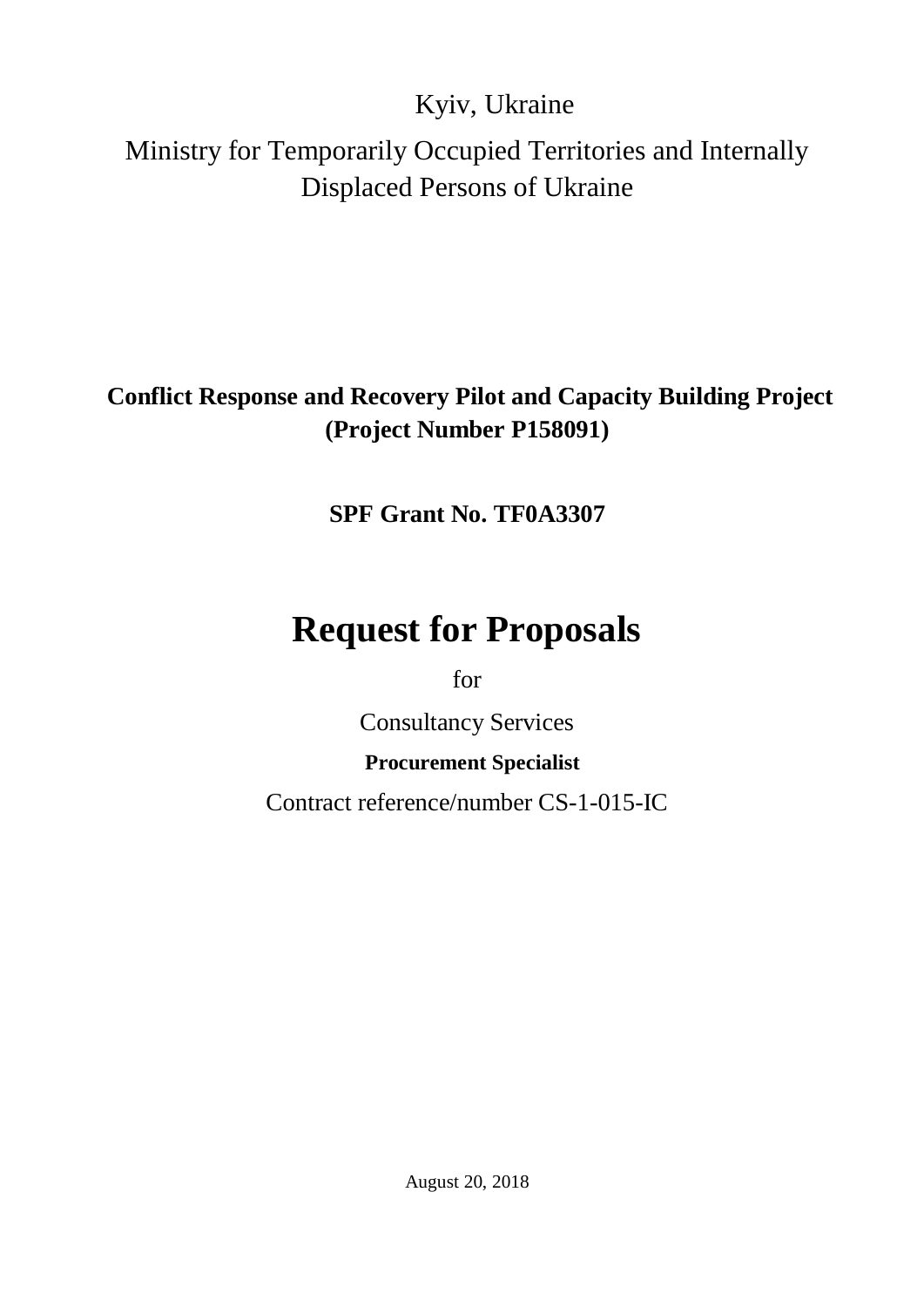#### **I. BACKGROUND**

Ukraine has received financial assistance from the International Bank for Reconstruction and Development (IBRD), acting as administrator of the grant funds provided by various "Donors" under the State Building and Capacity Fund ("SPF"), in the amount of three million two hundred thousand US Dollars (\$ 3,200,000.00 USD) (the "Grant") towards the cost of Conflict Response and Recovery Pilot and Capacity Building Project (the "Project"). The Grant includes two parts:

Part 1. Capacity Building, Project Management, and Monitoring and Evaluation – strengthening the institutional capacity of Ministry for Temporarily Occupied Territories and Internally Displaced Persons of Ukraine (MOT) with regard to planning works on peace building and recovery, their management, coordination, performance and monitoring.

Part 2. Pilot activities to respond to the challenges from increased number of temporarily displaced persons and combatants return, and to seeks ways to strengthen the institutional capacities of Ministry for Temporarily Occupied Territories and Internally Displaced Persons of Ukraine (the "Client") to plan, manage, coordinate, implement, and monitor peace building and recovery efforts and to manage Subprojects to respond the needs of selected Eligible Beneficiaries in Selected Areas aimed at, inter alia:

- (i) improvement of housing infrastructure conditions;
- (ii) increase of employment opportunities;
- (iii) improvement of municipal services including health, social and psychosocial assistance services;
- (iv) implementation of community revitalization activities.

The Project will be implemented under general supervision of the Client supported by individual consultants ("ICs") selected for day-to-day management and coordination of the Grant and provision of assistance to Eligible Beneficiaries. The Ministry shall be responsible for general coordination and reporting under the Project.

Implementation of the Grant shall be regulated by FRDM supporting documents, Grant Agreement No. TF0A3307 with enclosures and Decree No. 153 of the Cabinet of Ministers of Ukraine "On setting unified procedure of attraction, implementation and monitoring of international technical assistance" dated February 15, 2002, other legal acts of the Cabinet of Ministers of Ukraine, Client orders and Operations Manual.

#### **II. ASSIGNMENT**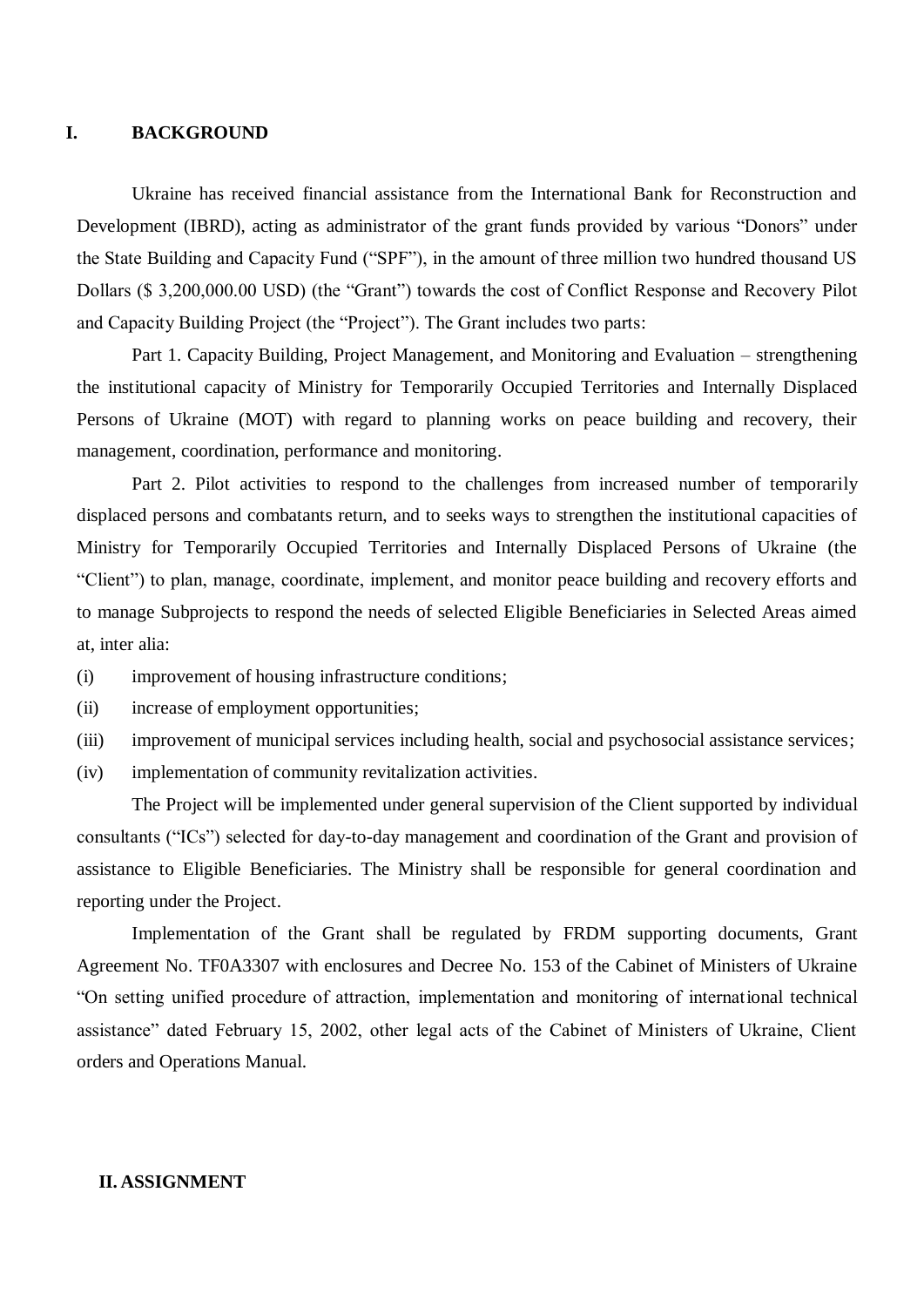The Procurement Specialist ("Сonsultant") shall take measures to manage procurement processes, provide for strict compliance with World Bank's rules and procedures under the Grant: "Guidelines: Procurement of Goods, Works and Non-Consulting Services under IBRD Loans and IDA Credits and Grants by World Bank Borrowers (January 2011, revised July 2014)", "Guidelines: Selection and Employment of Consultants under IBRD Loans and IDA Credits & Grants by World Bank Borrowers (January 2011, revised July 2014)", and adequately support the Ministry during implementation of subprojects in frames of Project Component 2.

### **III. SCOPE OF CONSULTANCY SERVICES**

The Consultant shall provide consultations to the Client and fulfill the following tasks for procurement management:

- $\checkmark$  Ensuring compliance of procurement documentation (tender documents, contracts etc.) with the requirements of the World Bank, Ukrainian regulatory acts if the latter do not contradict with the Grant provisions and the Bank Guidelines ("Guidelines: Procurement of Goods, Works and Non-Consulting Services under IBRD Loans and IDA Credits and Grants by World Bank Borrowers (January 2011, revised July 2014)", "Guidelines: Selection and Employment of Consultants under IBRD Loans and IDA Credits & Grants by World Bank Borrowers (January 2011, revised July 2014)"), as well as with the provisions worded in the Operating Manual;
- $\checkmark$  Coordination of procurement of goods, works, consulting and non-consulting services (part 1) and part 2 of the Grant);
- $\checkmark$  Ensuring monitoring and regular update of the procurement plan (part 1 and part 2 of the Grant) and its disclosure following the Bank's approval;
- Preparation of tender documentation (approximate number of procurements  $-10$ ) within part 1 of the Grant and amending and supplementing such tender documentation;
- $\checkmark$  Preparation of tender documentation (approximate number of procurements 25) on procurement of consulting services under part 2 of the Grant and amending and supplementing such tender documentation and its approval by the Bank;
- $\checkmark$  Organizing tender process within part 1 of the Grant and during procurement of consulting services under part 2 of the Grant, including:

- preparation and placement of announcements in the relevant publications to involve suppliers of goods and services required for fulfillment of the sub-project and/or circulation of invitations for participation in the tender;

- correspondence with tender participants, provision of clarifications to them;
- opening bids and preparation of the relevant minutes;

participation in assessment of bids, preparation of draft reports on assessment of tender bids, including recommendations on selection of the winner, and submission of the report for consideration of the selection committee;

agreeing with the World Bank Terms of Reference, and when required - evaluation reports and draft contracts;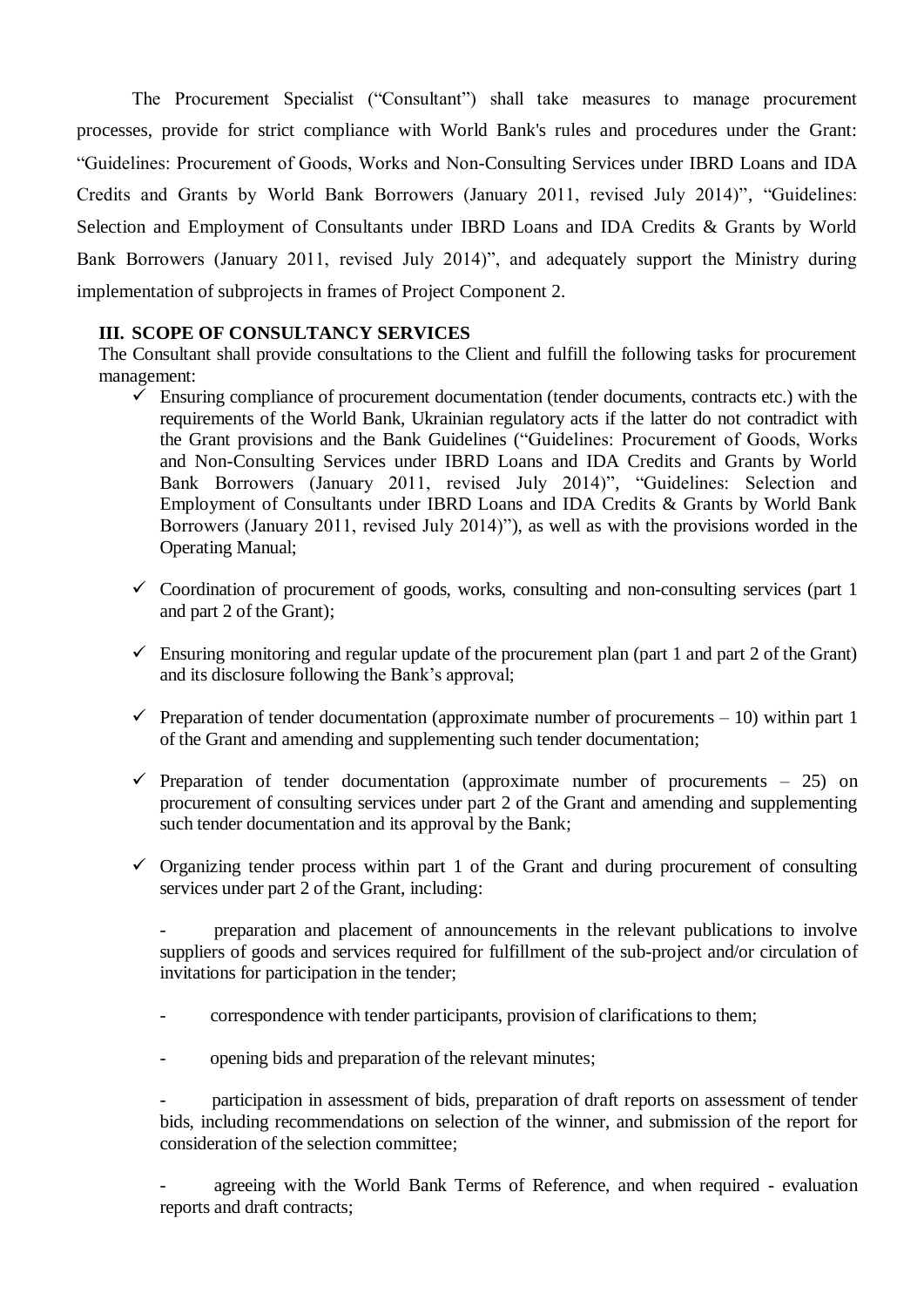- preparation of all supporting documentation, if required – obtaining the relevant approvals from the Client and the World Bank,

- $\checkmark$  Preparation of draft contracts and participation in contractual negotiations, when required;
- $\checkmark$  Provision of consultations to responsible representatives of communities when developing tender packages for procurement of consulting services within part 2 of the Grant on the requirements of the World Bank, Ukrainian regulatory acts if they do not contradict with the Grant provisions and the Bank's directives, as well as to the provisions worded in the Operating Manual, and provision of recommendations (or corrections) on the packages;
- $\checkmark$  Registration (electronic and paper copies) of all procurements, including expressions of interest, notices, tender documents, contracts, requests for proposals, approval letters, evaluation reports etc.;
- $\checkmark$  Planning, supervision and reporting on procurements within the Project during implementation of part 2 of the Grant;
- $\checkmark$  Organizing trainings, experience exchange and study trips for the Client, Individual Consultants, and separate categories of citizens, to be financed with the Grant proceeds within the Project;
- $\checkmark$  Holding trainings and provision of support to officials of the Ministry on procurement procedures according to the Bank's guidelines ("Guidelines: Procurement of Goods, Works and Non-Consulting Services under IBRD Loans and IDA Credits and Grants by World Bank Borrowers (January 2011, revised July 2014)", "Guidelines: Selection and Employment of Consultants under IBRD Loans and IDA Credits & Grants by World Bank Borrowers (January 2011, revised July 2014)") within the Project;
- $\checkmark$  Fulfillment of other tasks on procurements within the Grant upon demand of the Head of the Project Implementation Working Group.
- $\checkmark$  Monitoring procurements within part 1 of the Grant;
- $\checkmark$  Studying the Bank's post review report, incorporation of recommendations and rectification of all defects on prior procurements within 1 month during the probation period.

### **IV. REPORTING**

The Consultant shall report to the State Secretary - Project Coordinator. The Consultant shall submit reports on monthly basis specifying the list activities and the time spent for them. The Project Coordinator may require to provide draft versions of documents, documents themselves, etc. that the Consultant has prepared and worked on during accomplishment of a task.

### **V. RESOURCES PROVIDED TO THE CONSULTANT**

- A work place equipped with a PC and a telephone;
- Access to Internet, copy machine, printer and scanner;
- Project-related documentation;
- Corresponding documentation of the World Bank.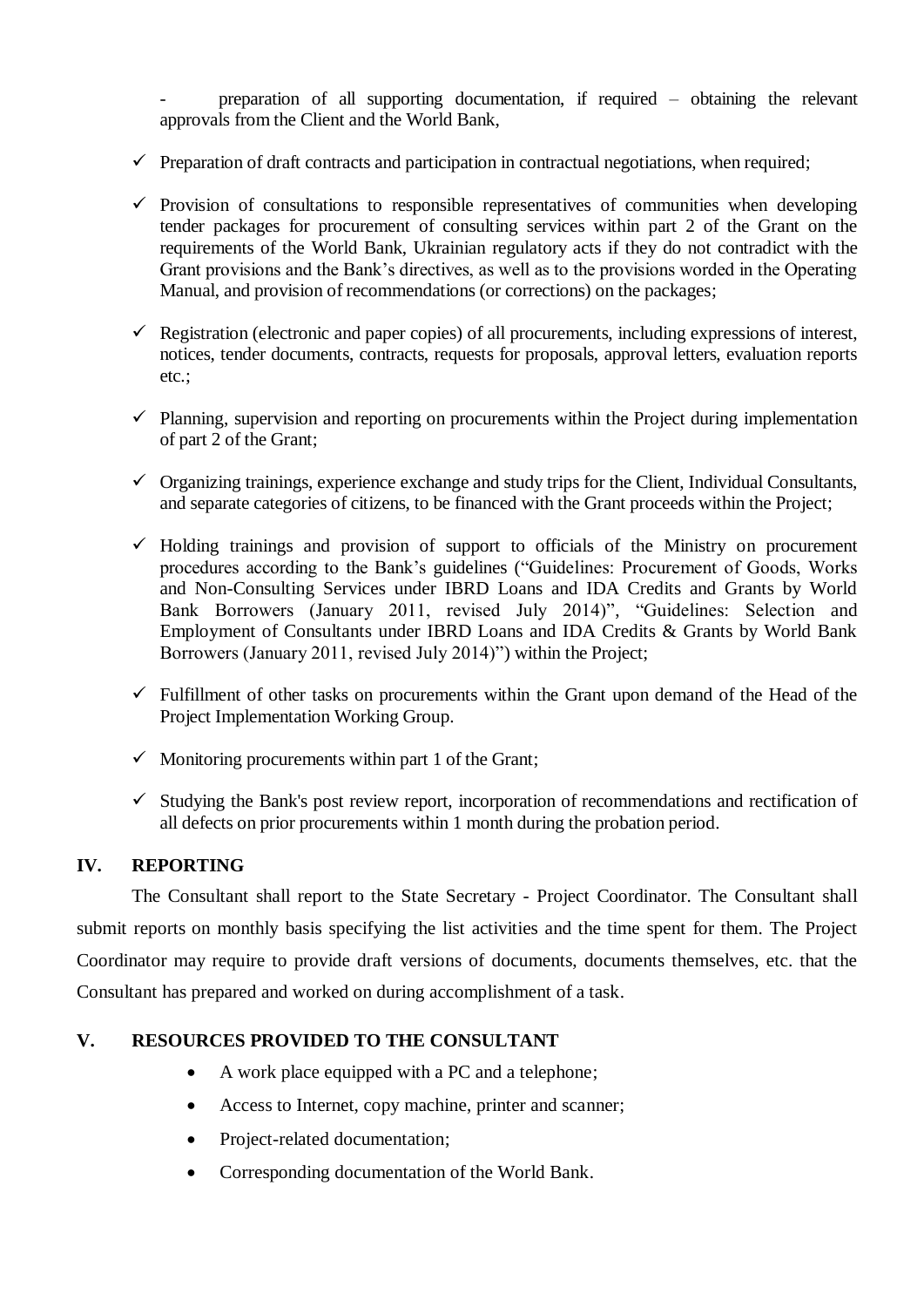### **VI. QUALIFICATION REQUIREMENTS**

- Higher education in finance/economy/law/management or similar;
- Minimum three (3) years of procurement experience;

 Minimum six (6) months in procurements using ProZorro public electronic procurement system as a Client (considered as an advantage);

 Mandatory knowledge of World Bank's rules and procedures (guidelines) on procurement and proven work experience of at least 1 year in WB or other IFO procurement;

 Knowledge of World Bank's procedures on financial management will be considered as an advantage;

 Adequate (upper-intermediate and better) level of English and fluent Ukrainian, including knowledge of economic, legal, and technical terminology related to the Project;

 Advanced PC user, knowledge and practical skills in using Microsoft Office (MS Word, Excel, Power Point) package, e-mail and databases.

### **VII. LOCATION, ESTABLISHED PERIOD AND REMUNERATION**

The services shall be delivered in Kyiv, until May 31, 2019 with possibility of extension. Services shall be delivered on the full-time basis, during a standard working day (Monday to Friday, from 9:00 to 18:00, with a lunch break from 13:00 to 14:00), with a two months' probation period.

The amount of remuneration will be determined by negotiations with the selected specialist.

Interested candidates should send their CVs to: [brigin@mtot.gov.ua;](mailto:brigin@mtot.gov.ua) [brigin@ukr.net](mailto:brigin@ukr.net) with subject "CS-1-015-IC: Selection of individual consultant for the position Procurement Specialist".

The deadline for CVs submission is 12:00 local time on September 03, 2018. Selection of the Specialist will be carried out in accordance with the World Bank's guidelines.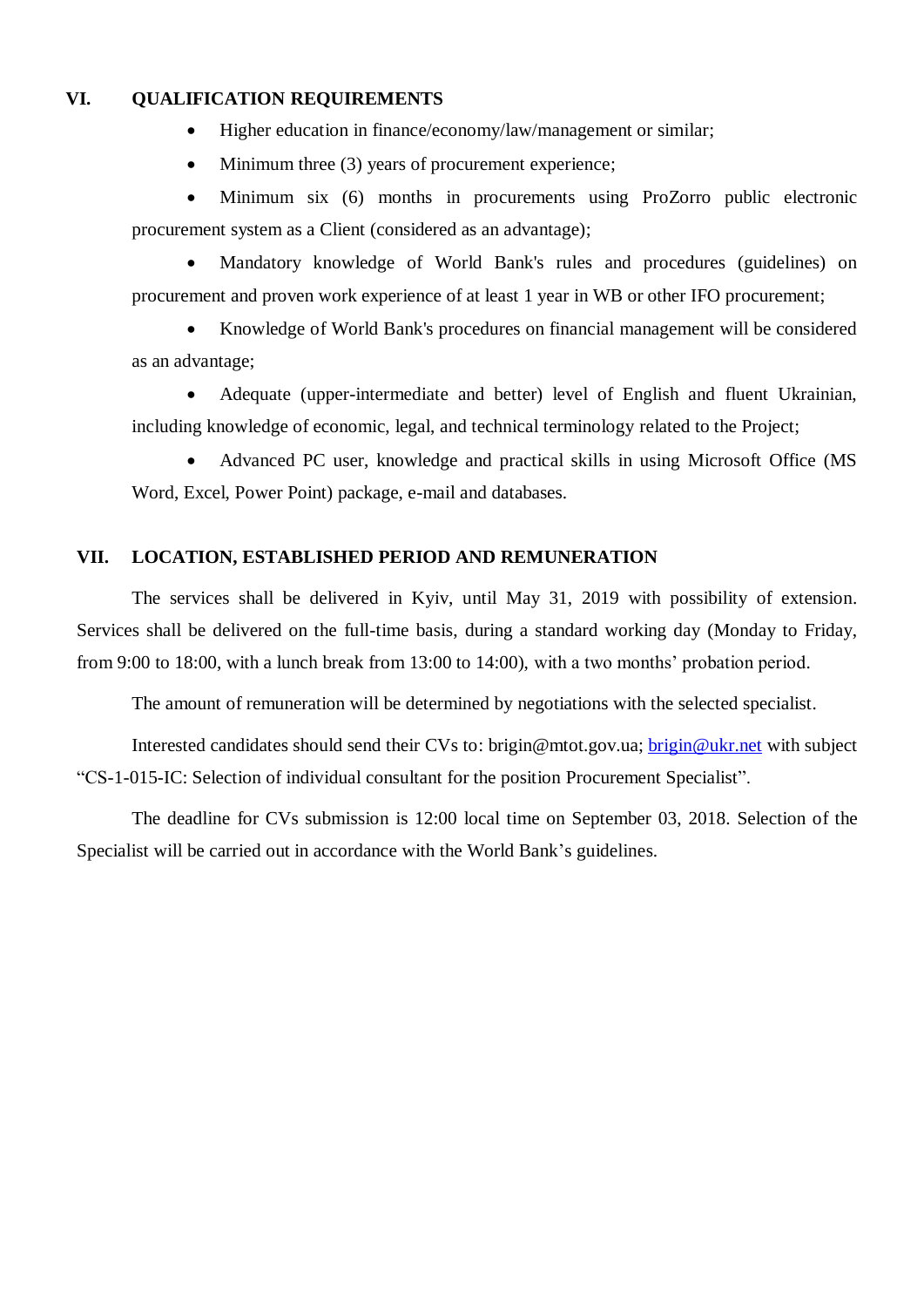Україна, Київ

Міністерство з питань тимчасово окупованих територій та внутрішньо переміщених осіб України

### **Подолання наслідків конфлікту, пілотний проект з відновлення та розбудови спроможностей (Порядковий номер проекту P158091)**

**ФДРМ Грант №TF0A3307**

## **Запрошення до подачі вираження зацікавленості**

на надання Консультаційних послуг

### **Спеціаліста із закупівель**

Номер контракту № CS-1-015-IC

20 серпня 2018 року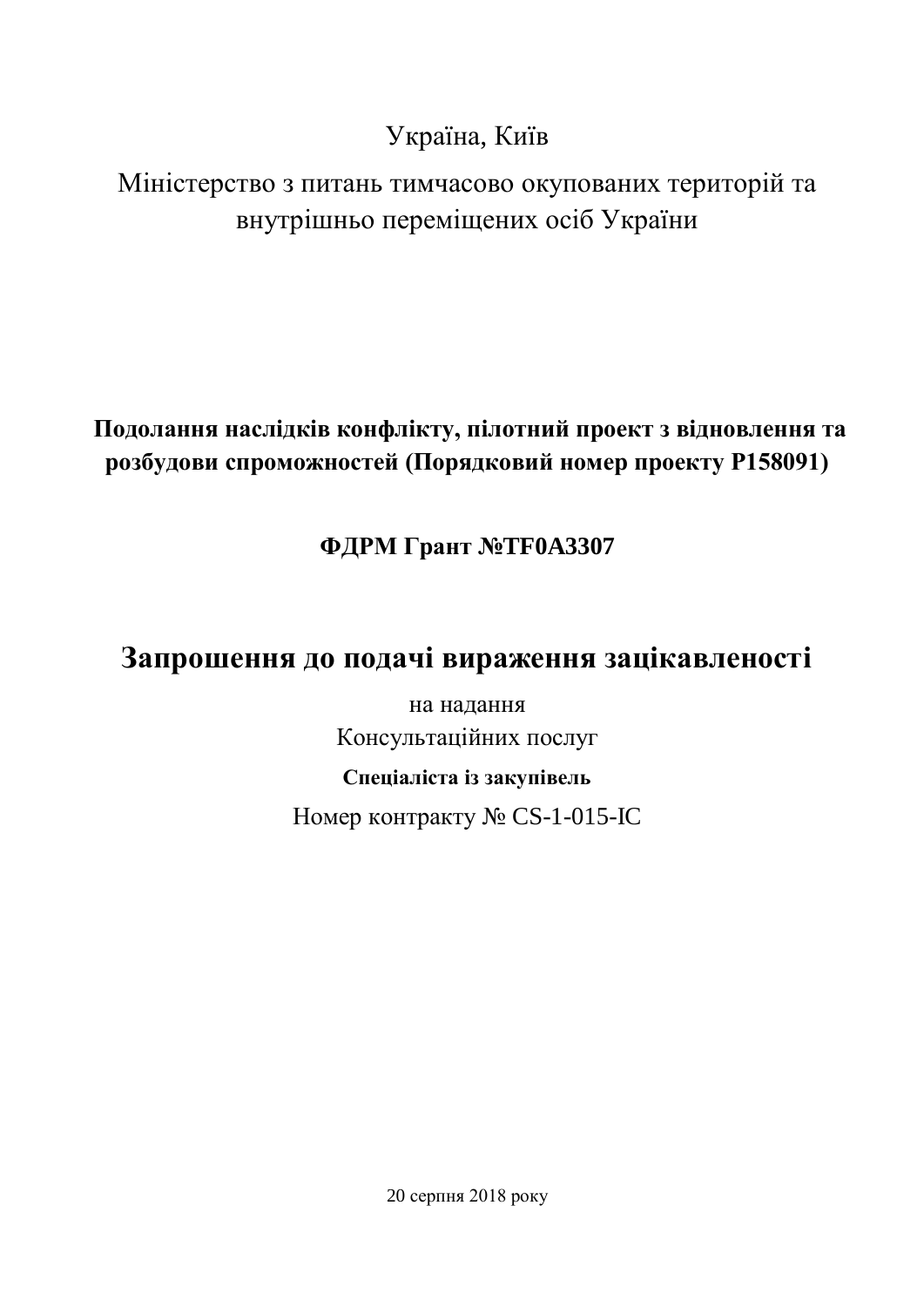### **I. СТИСЛИЙ ОГЛЯД ПРОЕКТУ**

Україна отримала фінансову допомогу від Міжнародного банку реконструкції та розвитку/Міжнародної Асоціації розвитку («Світовий банк»), які діють у якості розпорядника грантових коштів різних «Донорів» в рамках Фонду Державного Розвитку Миру («ФДРМ») в розмірі три мільйони двісті тисяч доларів США (3.200.000,00 USD) («Грант») для виконання проекту з Подолання наслідків конфлікту, пілотний проект з відновлення та розбудови спроможностей («Проект»). До Гранту входять дві частини:

Частина 1. Управління проектом та моніторинг і оцінювання - зміцнення інституційної спроможності Міністерства з питань тимчасово окупованих територій та внутрішньо переміщених осіб України (МТОТ) у тому, що стосується плануванню робіт з розбудови миру та відновлення, керування ними, їх координації, виконання та моніторингу.

Частина 2. Пілотні заходи з реагування на проблеми для розвитку, викликані переміщенням осіб і повернення комбатантів. Зокрема, пошук шляхів посилення інституціональних спроможностей у плануванні, управлінні, координації, впровадженні та нагляді за збереженням миру та зусиль по відновленню, а також для управління суб-проектами, що направлені на потреби визначених окремих категорій громадян у Вибраних сферах, направлених на, в тому числі:

(i) Покращення умов житлової інфраструктури;

(ii) Підвищення можливостей для працевлаштування;

(iii) Покращення комунальних послуг, в тому числі послуги з допомоги у медичній, соціальній та психоаналітичній сферах;

(iv) Виконання робіт по відродженню місцевих громад.

Проект буде впроваджуватись під загальним наглядом МТОТ за підтримки Індивідуальних консультантів («ІК»), обраних для щоденного управління та координації Гранту та забезпеченню окремих категорій громадян. МТОТ зобов'язане бути відповідальним за загальну координацію діяльності та звітності у рамках реалізації Проекту.

Впровадження Гранту повинно регулюватись супроводжуючими документами ФДРМ Грантовою угодою №TF0A3307 та постановою Кабінету Міністрів України № 153 «Про створення єдиної системи залучення, використання та моніторингу міжнародної технічної допомоги» датованою 15 лютого 2002 року, та іншими юридичними актами Кабінету Міністрів України, наказами Міністерства та Операційним посібником.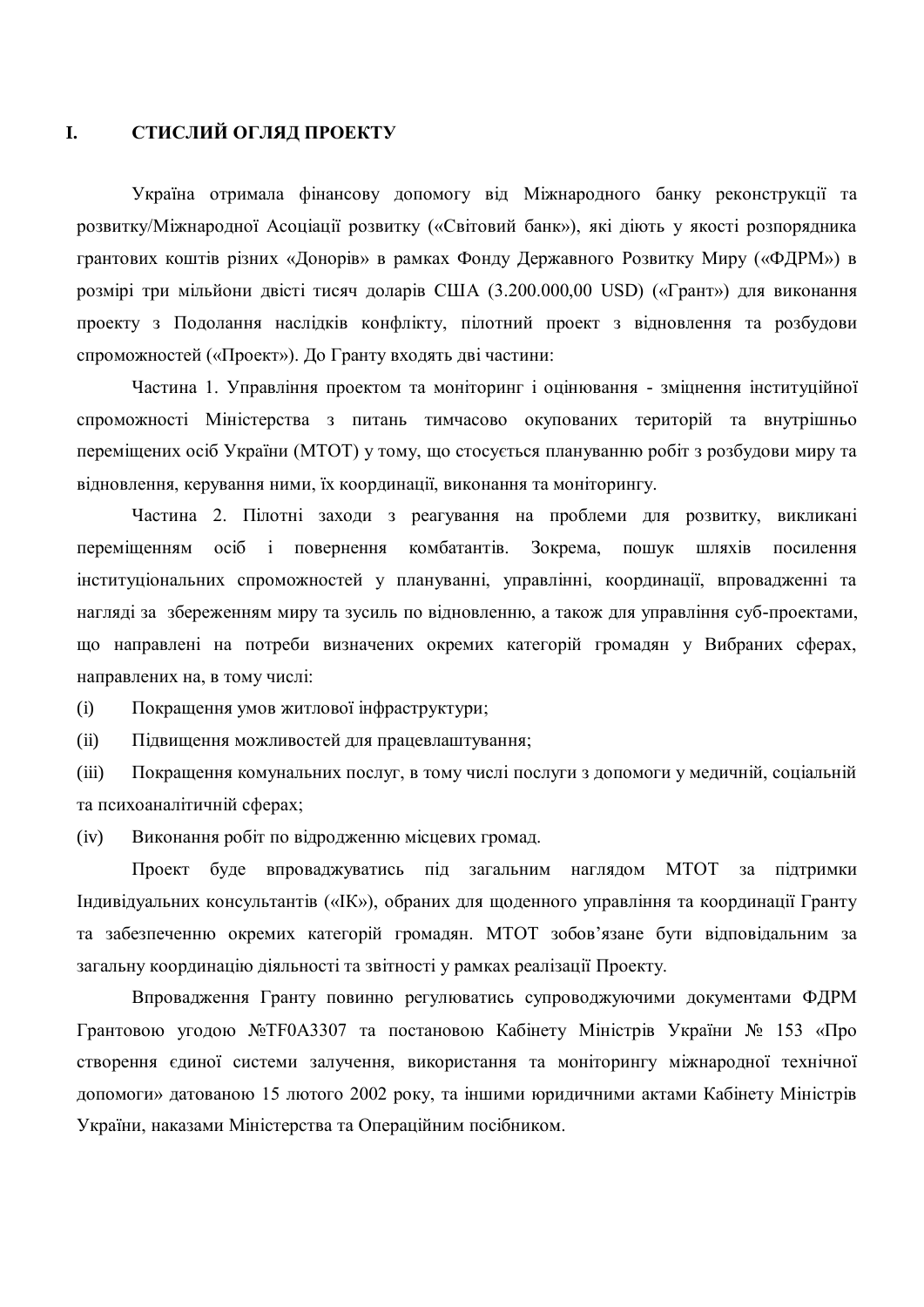### **II. ЗАВДАННЯ**

Спеціаліст із закупівель («Консультант») зобов'язаний вживати заходів для управління процесами закупівель, забезпечувати суворе дотримання правил та процедур Світового банку в рамках Гранту: Інструкції «Закупівля товарів, робіт і не консультаційних послуг в рамках позик МБРР, кредитів МАР і грантів Світового Банку» (від січня 2011 року, переглянута версія від липня 2014 року) та «Вибір і наймання консультантів позичальниками в рамках позик МБРР, кредитів МАР і грантів Світового Банку» ( від січня 2011 року, переглянута версія – від липня 2014 року), а також надавити належну підтримку Міністерству під час впровадження субпроектів у рамках Частини 2 Гранту.

### **III. ОБСЯГ КОНСУЛЬТАЦІЙНИХ ПОСЛУГ**

Консультант буде надавати консультації Замовнику та виконувати такі завдання з метою управління здійсненням закупівель:

- забезпечення відповідності закупівельної документації (тендерної документації, контрактів тощо) вимогам Світового банку, українським нормативно-правовим актам, у випадку, якщо вони не суперечать положенням Гранту та інструкціям Банку, а також положенням викладеним в Операційному посібнику;
- координація закупівель товарів, робіт, консультаційних та не консультаційних послуг (частина 1 та частина 2 Гранту);
- забезпечення моніторингу та регулярне оновлення плану закупівель (частина 1 та частина 2 Гранту) та його оприлюднення після погодження Банком;
- підготовка конкурсної (тендерної) документації (орієнтовна кількість закупівель 10) в рамках частини 1 Гранту та внесення до неї змін і доповнень;
- $\checkmark$  підготовка конкурсної (тендерної) документації (орієнтовна кількість закупівель 25) із закупівлі консультаційних послуг в рамках частини 2 Гранту та внесення до неї змін і доповнень, а також погодження її з Банком;
- організація проведення тендерного процесу в рамках частини 1 Гранту та при закупівлі консультаційних послуг в рамках частини 2 Гранту, у тому числі:

- підготовка та розміщення повідомлень у відповідних виданнях з метою залучення постачальників товарів і послуг, необхідних для виконання субпроекту і/або розсилка запрошень до участі у тендері;

- ведення кореспонденції з учасниками тендеру, надання їм роз'яснень;
- проведення відкриття тендерних пропозицій та підготовка відповідних протоколів;

- участь в оцінці конкурсних пропозицій, підготовка проекту звітів з оцінки конкурсних пропозицій, включно з рекомендаціями щодо відбору учасника-переможця, та подання звіту на розгляд оціночній комісії з відбору;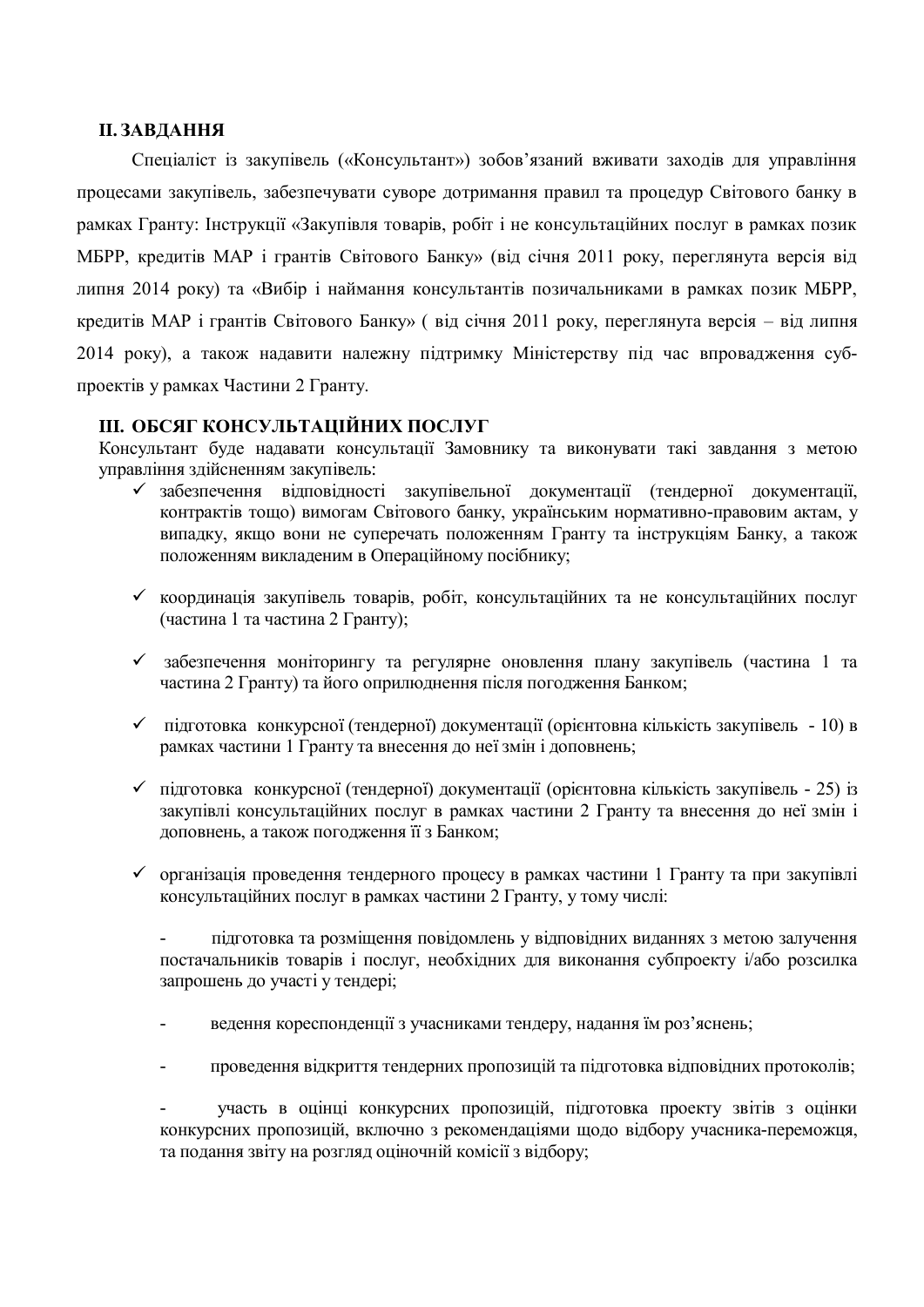- узгодження зі Світовим Банком ТЗ, звітів з оцінки, в разі необхідності, та проектів контрактів;

- підготовка усієї супроводжувальної документації, у разі необхідності – отримання відповідних погоджень Замовника та Світового банку,

- розробка проектів договорів/контрактів та участь у переговорах щодо укладання договорів/контрактів, за необхідністю;
- надання консультацій відповідальним представникам громад при розробці тендерних пакетів на закупівлю консультаційних послуг в рамках частини 2 Гранту щодо вимог Світового банку, українських нормативно-правових актів, у випадку, якщо вони не суперечать положенням Гранту та директивам Банку, а також положенням викладеним в Операційному посібнику та надання рекомендацій (або виправлень) по пакетам;
- ведення обліку (електронних та паперових копій) всіх закупівель, у тому числі висловлень зацікавленості, повідомлень, тендерних документів, договорів/контрактів, запитів про надання пропозицій, листів-погоджень, оціночних звітів тощо;
- Планування, нагляд та звітність стосовно закупівель в рамках Проекту під час впровадження частини2 Гранту;
- Організація тренінгів, обміну досвідом та навчальних подорожей для Замовника, Індивідуальних консультантів та окремих категорій громадян, котрі фінансуватимуться в рамках Проекту за кошти Гранту;
- Проведення тренінгів та надання підтримки співробітникам Міністерства з питань процедур закупівель за директивами Банку у рамках Проекту;
- виконання інших завдань щодо закупівель Гранту на вимогу керівника Робочої групи з реалізації проекту.
- $\checkmark$  Моніторинг закупівель за частиною 1 Гранту;
- $\checkmark$  опрацювання звіту Банку (post review report) та впровадження рекомендацій і усунення усіх недоліків за попередніми закупівлями у термін - 1 місяць під час випробувального терміну.

### **IV. ЗВІТНІСТЬ**

Консультант звітуватиме Державному секретарю – Координатору проектів. Від Консультанта вимагається щомісячно надавати звіти, у яких зазначено перелік виконаної роботи та затрачений час на виконання цих послуг. Координатор проектів може попросити надати чорнові версії документів, самі документи і т.д., котрі Консультант готував та над якими працював під час виконання завдання.

### **V. РЕСУРСИ, ЩО НАДАЮТЬСЯ КОНСУЛЬТАНТУ**

- Робоче місце обладнане комп'ютером та телефоном;
- Доступ до Інтернет, ксерокса, принтера та сканера;